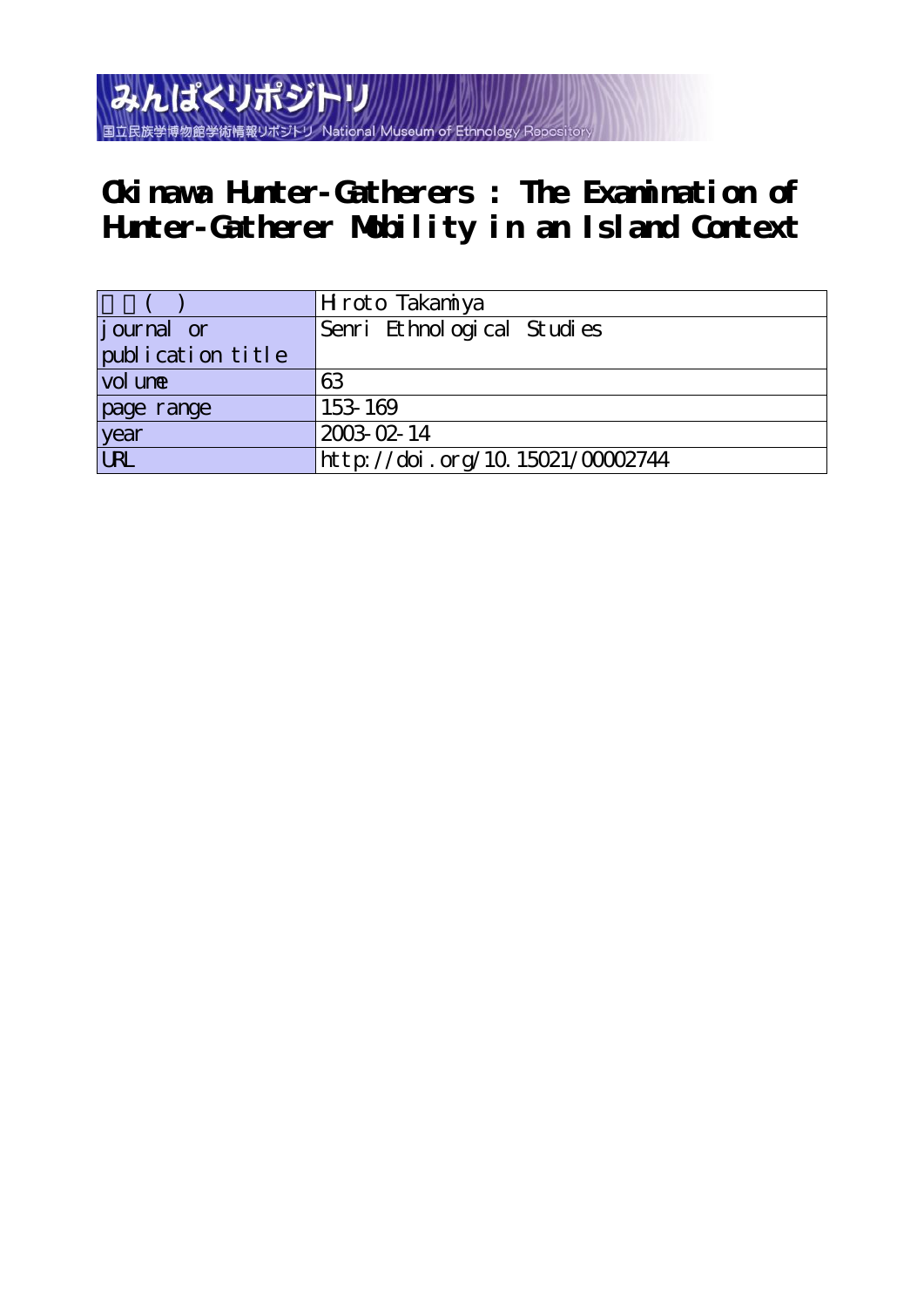# Okinawa Hunter-Gatherers: The Examination of Hunter-Gatherer Mobility in an Island Context

 Eliroto TAKAMIYA Department of Intercultural Studies Sapporo University

The islands of Okinawa provide an ideal opportunity for the study of long term changes in hunter-gatherer settlement systems. Despite their small size, limited available resources, and relatively long distance from the nearest 1arge landmass, these islands seem to have been occupied by hunter-gatherers from the late Pleistocene to the late first millemium A.D. Systematic investigation of the prehistory of this region can provide keys to answer various questions that are critical to our understanding of hunter-gatherer adaptive strategies. This paper focuses on the questions of 1) whether the initial successfu1 colonizers of these islands were foragers or collectors [sensu Binford 1980], and 2) whether the settlement systems changed significantly through time after the initial colonization. Since islands are "natural laboratories," studies of prehistoric huntergatherers in Okinawa allow us to rigorously investigate the questions as noted above, which in turn will elucidate pros and cons of Binford's [1980] collector-forager model.

# INTRODUCTION

Throughout most of the history of anthropological enquiry, a high degree of mobility, such as that displayed by the !Kung San, was considered one of the main defining characteristics of hunter-gatherers [KELLy 1992: 49] and that more sedentary hunter-gatherers could be considered "divergences" [LEE 1999: 828; see also PRicE and BRowN 1985]. However, recent archaeological, ethnohistorical, and ethnographic studies have provided considerable evidence fbr a wide range of mobility among hunter-gatherer groups in the distant and near past [BINFORD 1980; KELLY 1992; PRIcE and BRowu 1985].

Why is there so much variation in the degree of mobility practiced by hunter-gatherers? It was once thought that since a reduction in mobility was advantageous for human populations, human groups would be expected to become more sedentary whenever appropriate opportunities arose [BEARDSLEY et al. 1956; BROWN 1985]. However, studies on hunter-gatherers conducted since the 1960s have revealed that more mobile lifeways are less stressful than more sedentary lifeways [BiNFoRD 1980; BRowN 1985; LEE 1968, 1999].

In his examination of the relationship between environment and mobility, Binford [1980] offers one possible explanation that might account for the observed variation in hunter-gatherer mobility. He suggests that more sedentary hunter-gatherers (whom he refers to as collectors) are found in environments in which naturaj resources are distrjbuted heterogeneously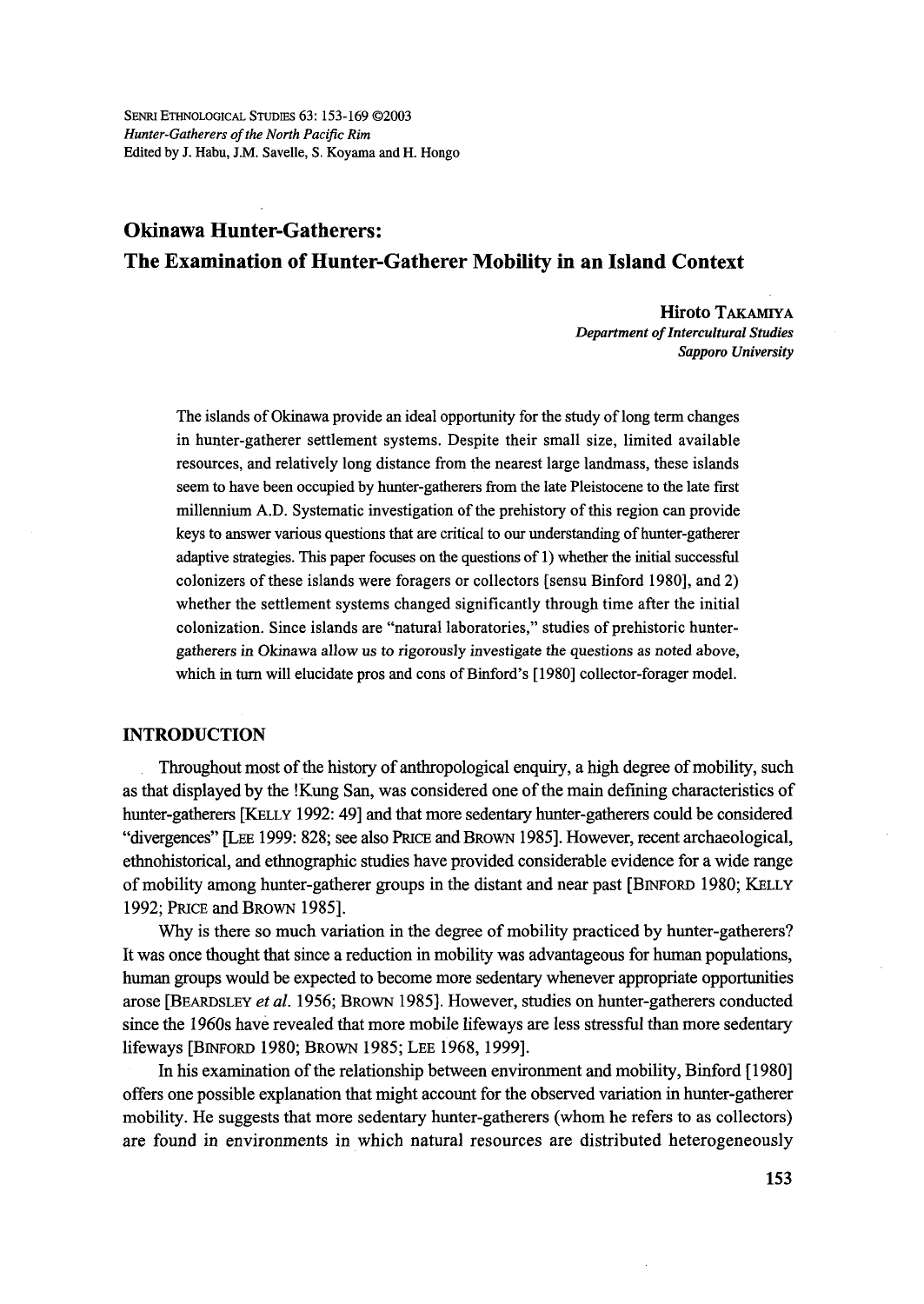geographically and/or seasonally. On the other hand, more mobile hunter-gatherers (whom he refers to as foragers) are characteristic of environments where resources are distributed homogeneously geographically and seasonally [see also LIEBERMAN 1993]. However, can the degree of mobility observed among hunter-gatherers be explained merely by environmental differences?

 This paper will examine the issue of hunter-gatherer mobility within a "small island" context. Specifically, it will examine the mobility strategies of the initial colonizers of the Central Ryukyu islands, the largest of which is Okinawa. The island of Okinawa provides an ideal locality in which to examine the nature of hunter-gatherer mobility, especially in regards to understanding the influence of the environment. If we follow Keegan and Diamond [1987], who consider small islands to be those less than 1780 square kilometers in area, the island of Okmawa, approximately 1200 square kilometers in area, is a small island. Following the initial colonization during the later part of the Middle Jomon to Late Jomon period, the Central Ryukyu islands' inhabitants engaged in hunting-gathering lifeways for at least 3,000 years. Thus, the islands may be unique in that they were successfully colonized by hunter-gatherers rather than by farmers [see e.g. CHERRY 1981].

In addition, this paper addresses the following questions: 1) Did the degree of mobility remain the same until fbod production was introduced into the islands or did it change through time? 2) What were the mechanisms or conditions that maintained or changed the degree of mobility relative to that adopted by the first occupants of the islands?

 In the next section, I will briefly summarize the geography and culture history of the Central Ryukyu islands. The third section will present hypotheses on hunter-gatherer mobility for two prehistoric periods, the Late and Final Jomon. These hypotheses will then be tested in the fourth section. The final section will consider the mechanisms and/or conditions that may have influenced hunter-gatherer mobility strategies on these islands.

# BACKGROUND

 Numerous small islands are scattered between Kyushu, Japan and Taiwan, and are collectively referred to as the Ryukyu archipelago (Figure 8.1). The main island of Okinawa is located approximately 600km from the larger landmasses of Kyushu, Taiwan, and the east coast of China, although many of the islands can be considered "stepping stones" between Kyushu and Okmawa. The island chain is divided into three subregions: Northern, Central, and Southern Ryukyu [KizAKi 1980]. These three geographical divisions correspond well with pre- and protohistorical cultural divisions of this region [KOKUBU 1972]. It is generally believed that Northern Ryukyu was continuously influenced by prehistoric cultures in Kyushu. Central Ryukyu was initially influenced by Kyushu cultures, but developed its unique cultural characteristics afterwards, although cultural interaction with Kyushu was maintained. The Southern Ryukyu culture, on the other hand, seems to have originated from cultures in regions further to the south, and appears to have remained isolated from Kyushu and Central Ryukyu prior to the Gusuku period (circa 12th to 15th Century A.D.; see next section for chronology). Indeed, it was only during the Gusuku period when the Central and Southern Ryukyus became essentially one common culture, due to the invasion by, and subsequent dominance of, Central Ryukyu over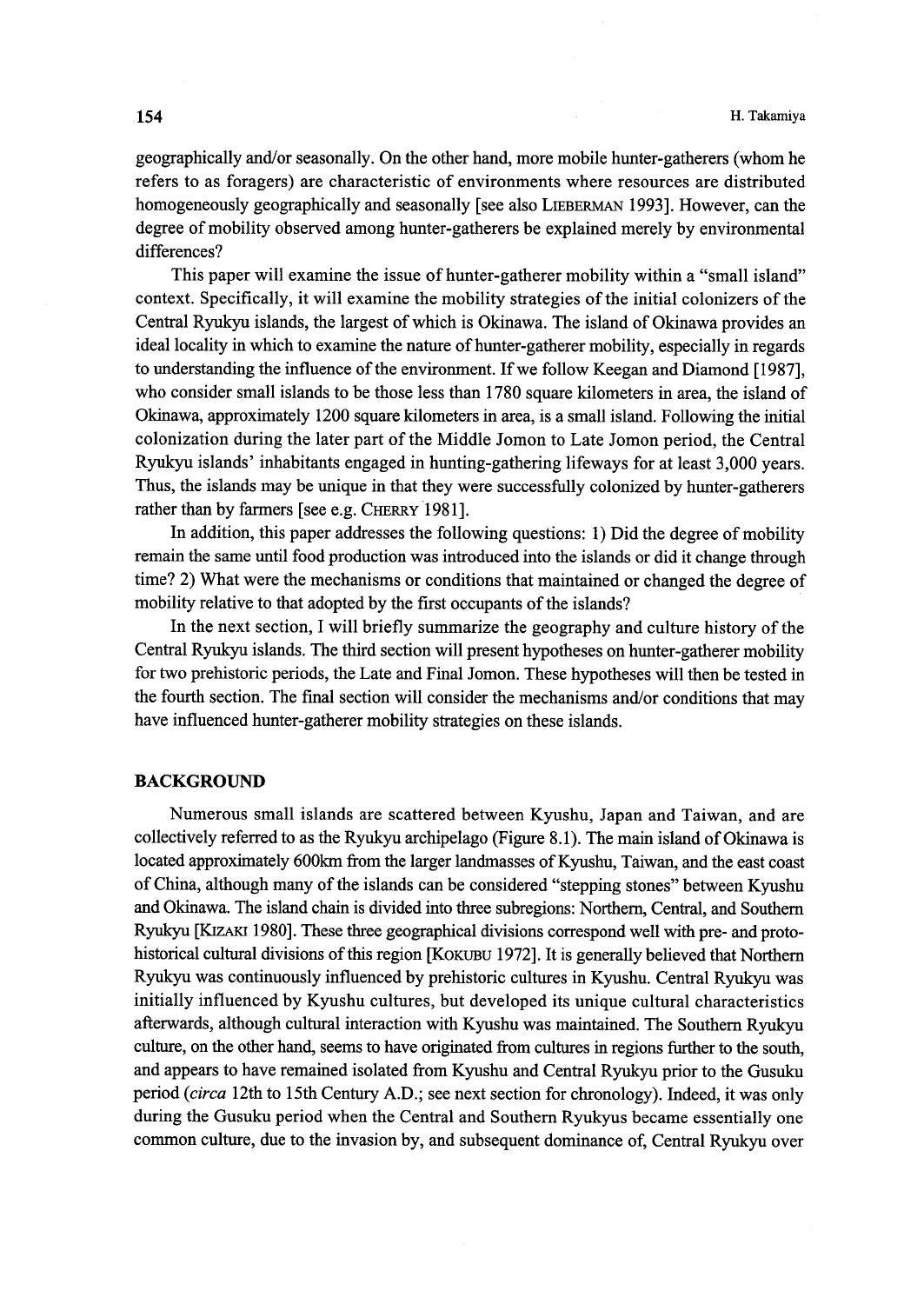# Southern Ryukyu.

The present paper will focus specifically on the Central Ryukyu region and cultures. The largest island in the Central Ryukyu region, and indeed in the entire Ryukyu archipelago, is



Figure 8.1 Map of the Ryukyu Archipelago.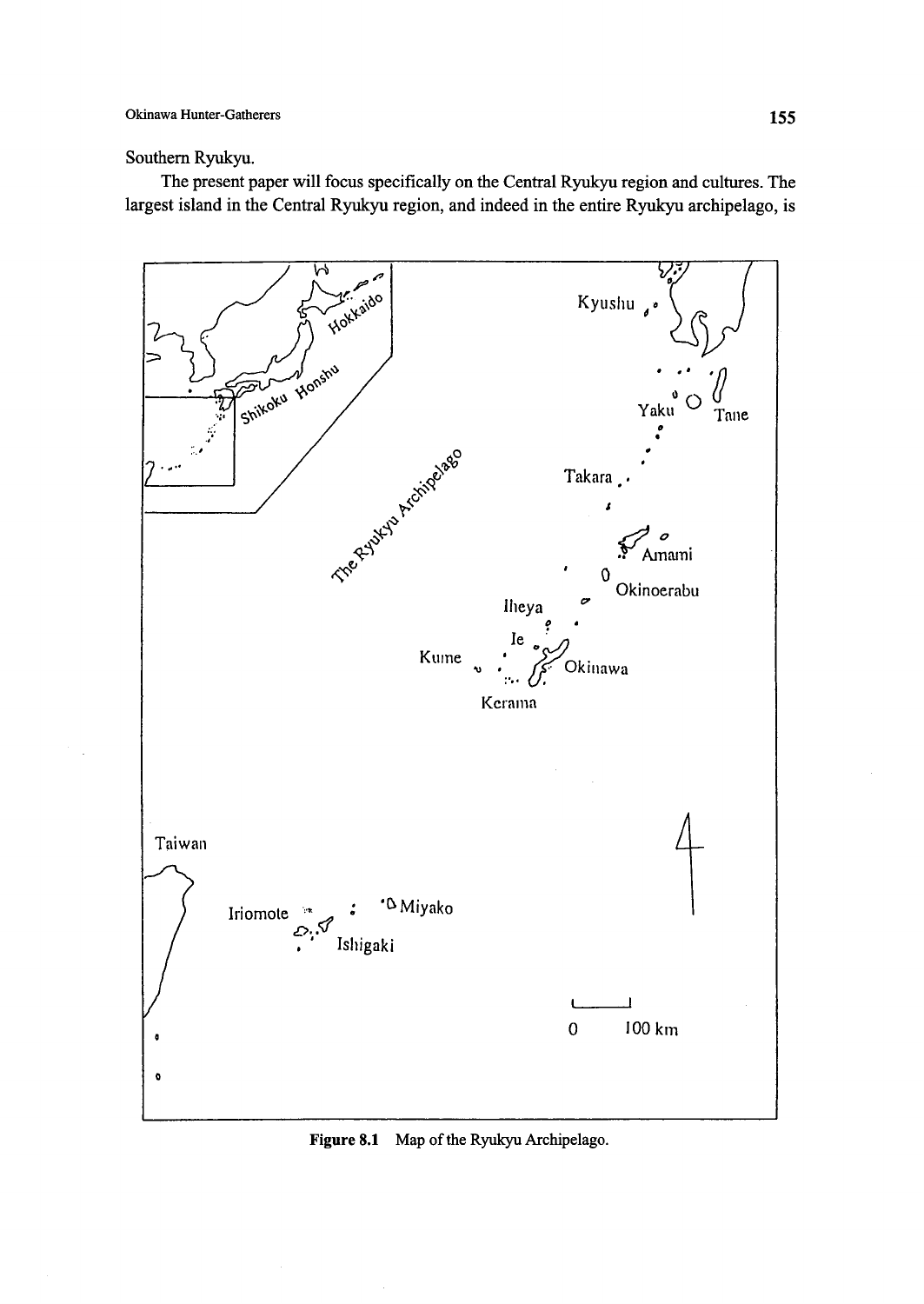Okinawa. It is surrounded by several smaller "satellite" islands, such as Ie, Kume, Tokashiki and Izena.

The environment of the Central Ryukyu region is classified as subtropical. The average annual temperature for the last 30 years has been about  $20^{\circ}$ C, with the warmest month, July, having an average temperature of  $28.1^{\circ}$ C and the coldest month, January, having an average temperature of  $16^{\circ}$ C. The average annual precipitation over the past 29 years has been 1894.4 mm. The precipitation is the highest in June (292.6 mm) and the lowest in December and February (117 mm) [YAMAZAKI et al. 1988].

 The earliest evidence of human occupation dates to as early as 32,OOO years ago, with eight Pleistocene sites having been recorded in this region. Extensive surveys and excavations have resulted in a considerable amount of data relating to the culture-history of Central Ryukyu. On the basis of this data, at least two chronological schemes have been proposed (Table 8.1). Scheme 1 emphasizes the relationships with mainland Japan, while Scheme 2, although recognizing the relationships with the Japanese mainland, stresses the unique cultural developments on Okinawa itself. Supporters of the latter scheme call the prehistoric period between the Paleolithic and the Gusuku "the Shellmidden period" (see Table 8. 1). This paper follows Scheme 1, since most readers wi11 be more familiar with terms such as Jomon and Yayoi rather than the Shellmidden period.

| Okinawa       |        | Mainland Japan<br>(except Hokkaido) |                             |  |
|---------------|--------|-------------------------------------|-----------------------------|--|
| Scheme 1      |        | Scheme 2                            |                             |  |
|               | Gusuku |                                     | <b>Historical Period</b>    |  |
| Yayoi-Heian   |        | Late Shellmidden                    | Yayoi to Nara-Heian Periods |  |
| Final Jomon   |        | Middle Shellmidden                  | Final Jomon                 |  |
| Late Jomon    |        | Early Shellmidden                   | Late Jomon                  |  |
| Middle Jomon  |        | Initial Shellmidden                 | Middle Jomon                |  |
| Early Jomon   |        | Initial Shellmidden                 | Early Jomon                 |  |
| Initial Jomon |        | Initial Shellmidden                 | Initial Jomon               |  |
|               |        |                                     | Incipient Jomon             |  |
|               |        | Paleolithic                         |                             |  |

| Table 8.1 |  |  |  | Chronology of Central Okinawa |
|-----------|--|--|--|-------------------------------|
|-----------|--|--|--|-------------------------------|

(Simplified from Hiroe TAKAMIyA 1992)

 While many researchers believe Central Ryukyu has been occupied since the Pleistocene, it appears that the Pleistocene populations either left the islands or died out by the end of this epoch [TAKAMIYA 1996a, 1997a, 1998, n.d.]. The first successful island colonization appears to have taken place during the late Middle and Late Jomon periods (approximately 4000 B.P.). The following will briefly summarize the probable rationale and sequence of the colonization process.

 Kirch [1984] and Mithen [1990] state that, ultimately, the degree of adaptedness should be measured by an increase, decrease, or stability of population in the past. Kirch [1984]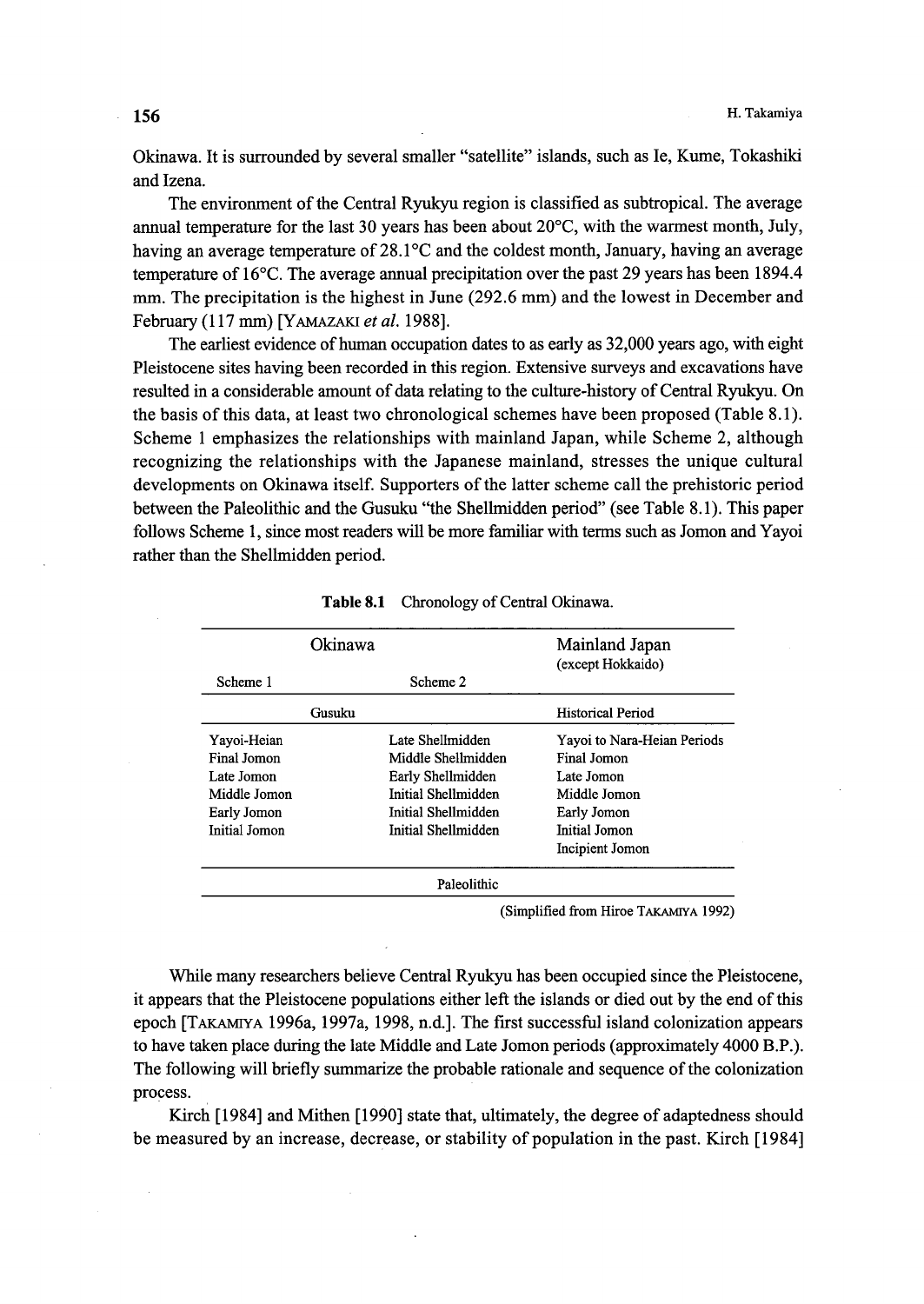# Okinawa Hunter-Gatherers 157

suggests four possible population models for human groups migrating to an island environment: the crash, oscillation, logistic, and step. The crash model describes a situation wherein a population suddenly decreases because it grows above the level ofthe carrying capacity. The oscillation model describes situations in which populations continually fluctuate above and below the carrying capacity. The logistic model describes populations that initially grow rapidly towards the carrying capacity, after which growth slows, and eventually stabilizes near the carrying capacity. Finally, the step model describes a situation in which the mitial population grows as in the logistic model. If the carrying capacity increases due to an environmental or technological change, however, the population increases logistically again towards this new level of carrying capacity. According to Kirch [1984] and Keegan and Diamond [1987], the logistic or step models of population growth are expected for human populations that migrate, and adapt to, island environments.

 While there are many methods that have been developed to infer prehistoric human population levels [e.g. HAssAN 1981], at present, a population estimate based on the number of sites is probably the most appropriate in the Okinawan case. The population reconstmction based on the number of sites [TAKAMIYA 1996a, 1997a, 1997b, 1998, n.d.] is shown in Figure 8.2. Since the length of each period differs and the number of C-14 dates is relatively small, population estimates have been normalized to 1OO year occupation intervals. Both mainland Okinawa and its satellite islands show similar population trajectories. That is, population levels increased substantially during the Late Jomon period, increased only slightly during the Final Jomon, decreased slightly during the Yayoi-Heian, and then increased dramatically during the Gusuku. The overall trends follows the "step" pattern of population growth as described above, although specific details may be more complicated than described here [TAKAMiyA 1996a, 1997a, 1997b, 1998, n.d.]. On the basis ofthese patterns, Takamiya [1993, 1996a, 1997a, 1997b, 1998] has suggested that the first successful colonization by humans of the Central Ryukyu region took place during the late Middle Jomon and Late Jomon periods.

The initial colonizers of the Central Ryukyu islands were hunter-gatherers who relied on resources from the coral reef environment for protein, targeting primarily coral reef fish [TAKAMiyA 1997a]. No unequivocal remains ofdomesticated animals, except dogs, have been recovered from pre-Gusuku period sites. The earliest evidence of cultigens dates from between the 6th and 8th Century A.D. [TAKAMIYA 1999a] although food production per se began only between the 8th and 10th Century A.D. [TAKAMiyA 1996b, 1997a]. The Takachikuchibaru shellmidden (Figure 8.3; refer to Figure 8.3 for site locations mentioned in this paper), which dates to the early Yayoi-Heian period in Okinawa (roughly corresponding with the Yayoi period on mainland Japan), has yielded no cultigens, but instead only nuts and other wild species such as grapes [TAKAMiyA 1997a]. Several Final Jomon sites, such as Nubataki and Nigamashibaru, have yielded remains of nuts and some seeds of wild species in the course of regular excavations (i.e., without fiotation or screening), but no cultigens have been recorded [BoARD oF EDucATioN oF GusHIKAwA CiTy 1977; WATANABE 1989]. Finally, the wet site ofMebaru, dated to the Late Jomon, has yielded large amounts of nuts and other wild species [OMATSU and TSUJI 1999; TAKAMIYA 1999b]. While additional analyses of macro-plant remains are required in order to arrive at a better understanding of the plant dietary component, at present, the available evidence suggests that the subsistence strategy from the Late Jomon to the early Yayoi-Heian was based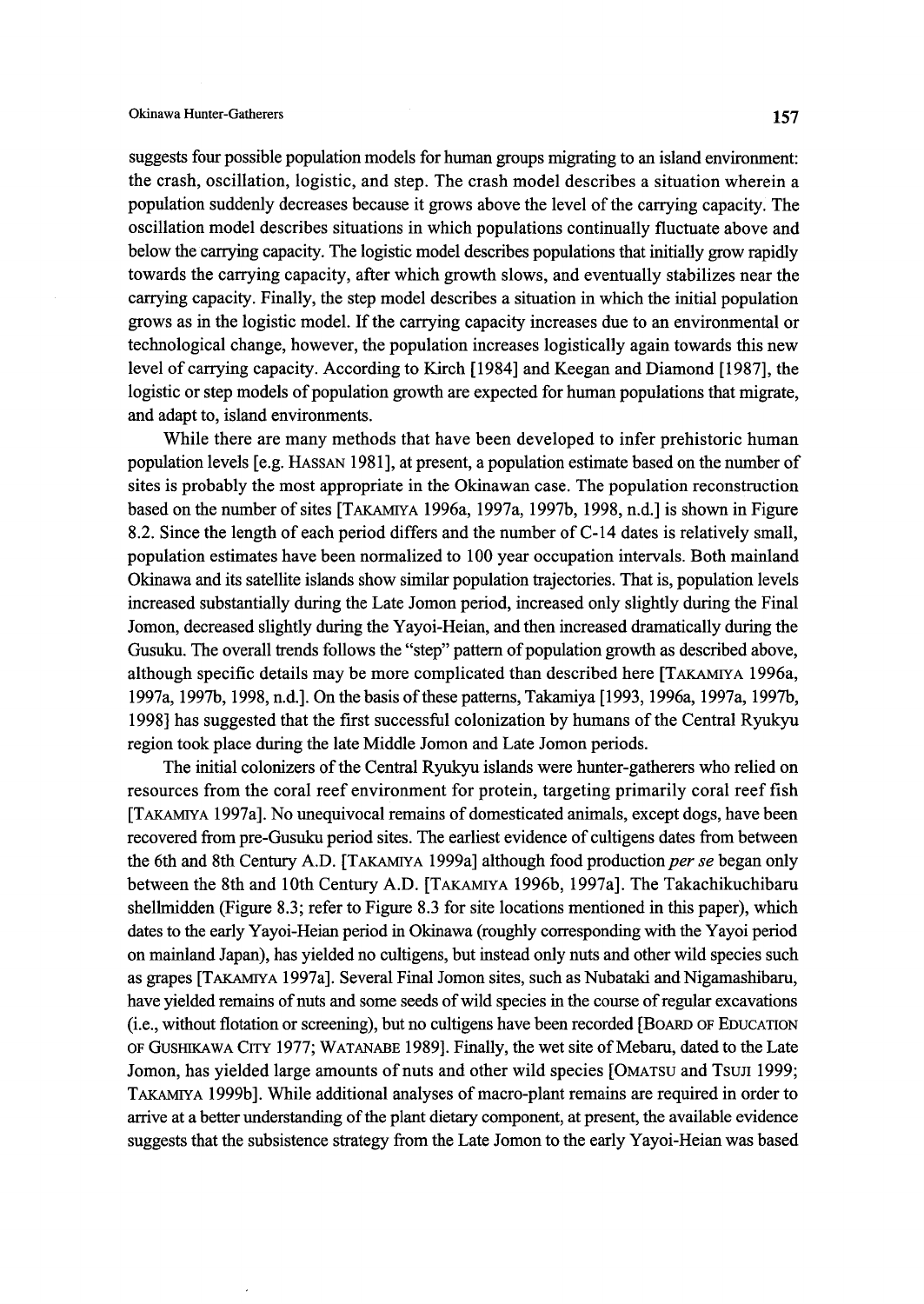on hunting and gathering.

#### **HYPOTHESIS**

On the basis of hunter-gatherer mobility strategies, Binford [1980] suggests that higher residential mobility is a preferred strategy in an environment with homogeneously distributed resources, in which all critical resources can be obtained within a walking distance from a residential base. On the other hand, he suggests a strategy employing a greater degree of residential sedentism but higher degree of logistical mobility should be characteristic of huntergatherers in environments in which critical resources are not homogeneously distributed. In the case of prehistoric Okinawa, critical resources probably consisted of nuts and coral reef fish for the Late Jomon population [OMATSU and TSUJI 1999; TAKAMIYA 1997a, 1999b]. While stable carbon and nitrogen isotope analysis has not been conducted on Late Jomon human skeletal



Figure 8.2 Paleodemography of the Okinawa Archipelago.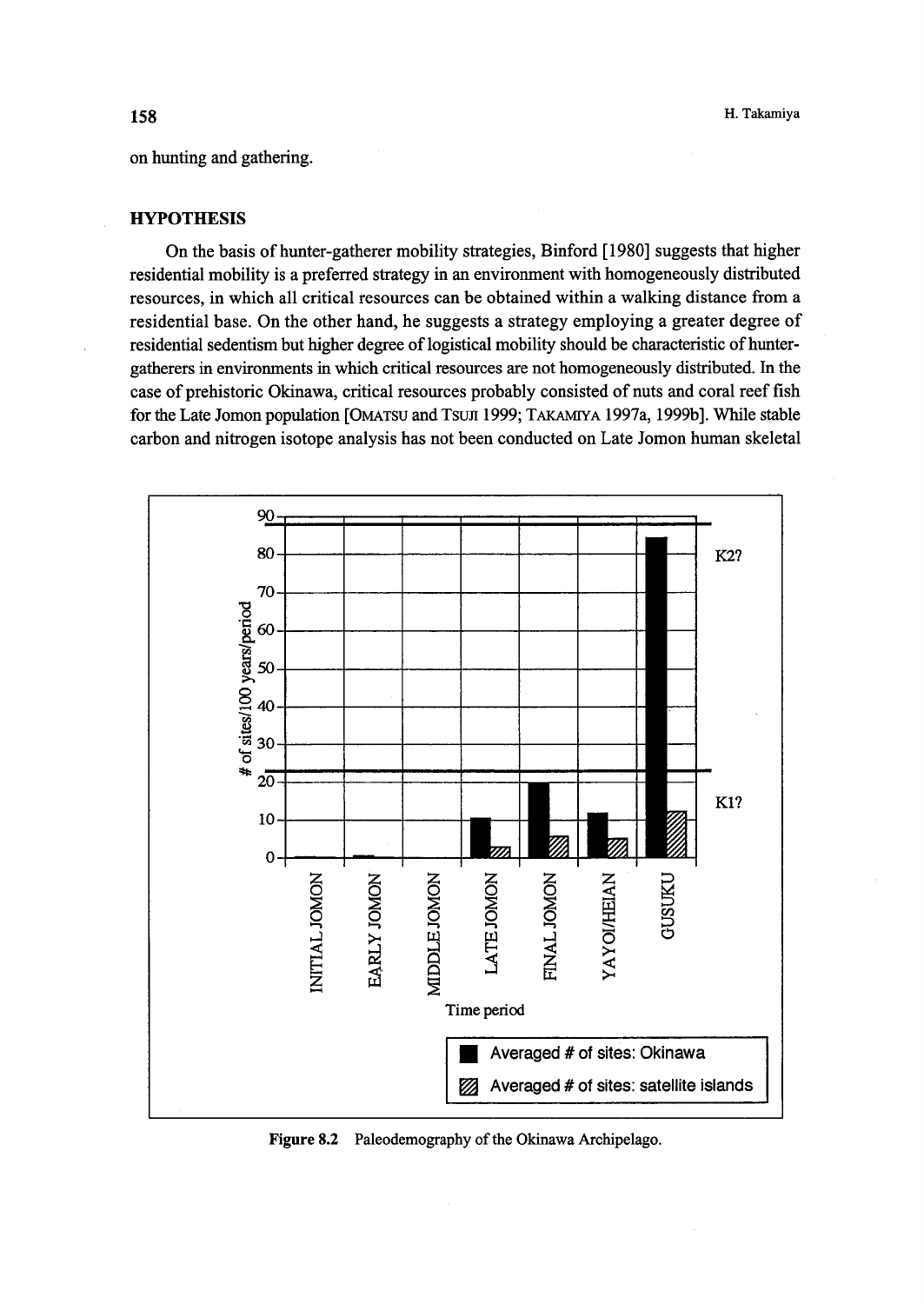remains, the results of such analyses on Final Jomon skeletal remains suggest that they obtained protein in approximately equal proportions from both terrestrial and marine resources [TAKAMIYA et al. 1999]. Accordingly, it can be suggested that resources from both the terrestrial and marine environments were important to the Late Jomon population as well.

While these critical resources would have been obtained from two ecological zones,



Figure 8.3 Locations of sites mentioned in the text.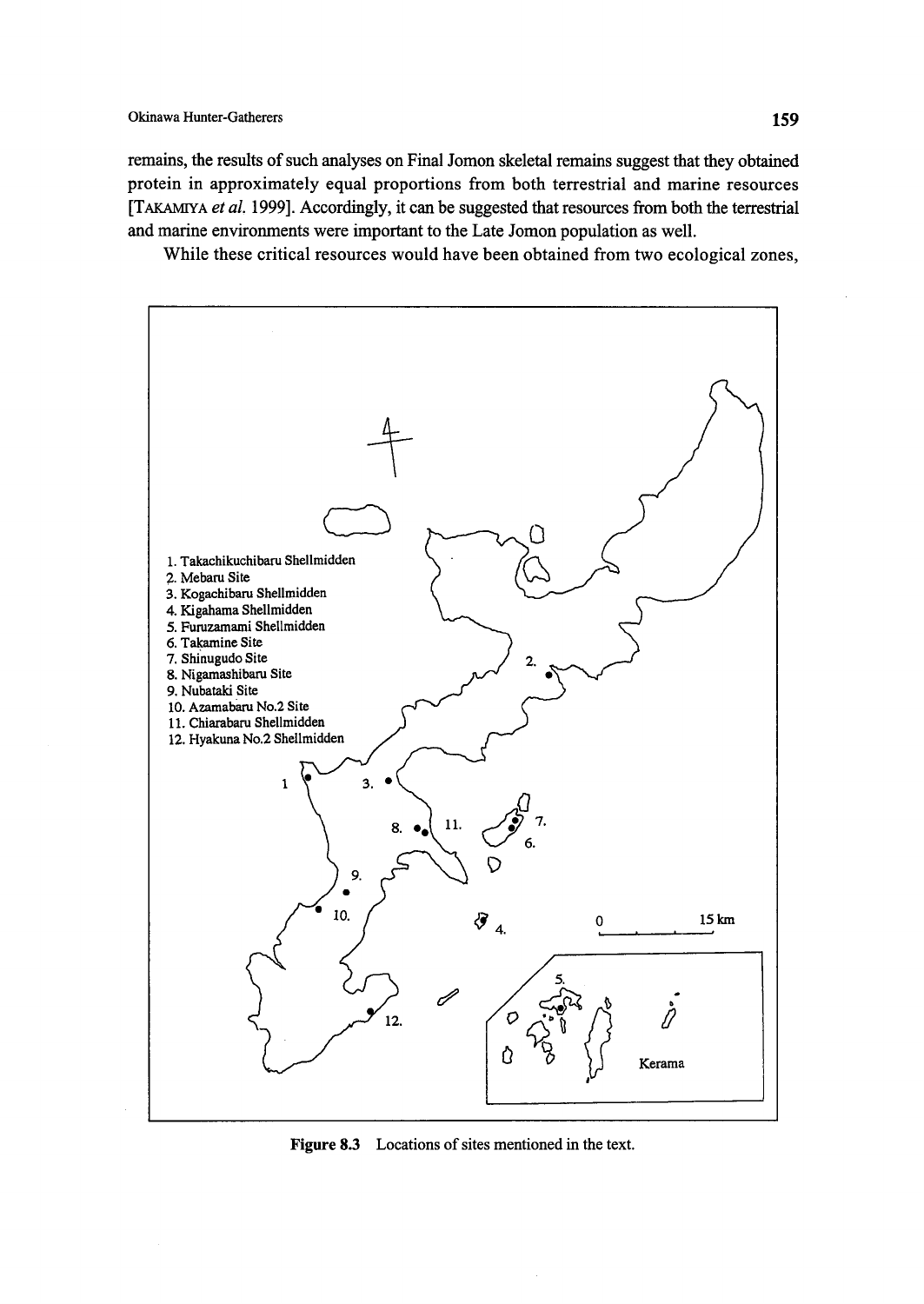terrestrial and marine, Okinawa and its satellite islands are small. Given the geographical homogeneity of both marine and terrestrial resources, it can be hypothesized that the initial successfu1 colonizers of the islands would have fo11owed a foraging system strategy employing high residential mobility. Most resources were probably procured within a day's walk: approximately a 10 kilometer radius [see BINFoRD 1980]. For example, from the Kogachibaru shellmidden, one of the earliest Late Jomon sites on the island of Okinawa, the Pacific Ocean is less than one kilometer away, and the East China Sea less than five kilometers. Between these oceans is land where plant foods would have been available.

 If the environment or distribution of critical resources alone influence the mobility of hunter-gatherers, it can be further hypothesized that prehistoric populations of this region may have remained as mobile hunter-gatherers until food production was introduced to the island. Recent studies into the development of increased sedentism among hunter-gatherers, however, suggest several other factors must be considered in attempting to understand decrease in mobility. For example, Brown [1985; see also KELLy 1992] summarizes three basic models in order to explain decreases in mobility. Brown terms the first two of these "pull" and "push". The "pull" model suggests that abundant natural resources provide an opportunity for mobile hunter-gatherers to develop sedentary settlements. On the other hand, the "push" model suggests that subsistence stress encourages a decrease in the mobility of hunter-gatherers. The third model, originally proposed by Bender [1978], suggests that social relations of production are the cause of the decrease in mobility. Examining these models in the context of data from the U.S. Midwest, Brown [1985: 224] rejects all prime-mover models and concludes that "decision making in risk management" was the primary factor in the decrease in mobility in this region.

While many authors in Price and Brown [1985] consider prime-mover arguments to be simplistic, at the same time, many other authors, including Price and Brown [1985] themselves, appear to agree that the three models discussed above provide at least minimal conditions for a decrease in hunter-gatherer mobility. As will be discussed in more detail below, two of the prime-movers, environmenta1 deterioration and population pressure, likely emerged after the successful colonization of the islands during the Late Jomon period. This implies that there was a gradual shift from relatively high settlement mobility during the Late Jomon period to substantially reduced settlement mobility during the Final Jomon period. Hunter-gatherer mobility in the Central Ryukyu region will be examined in the next section, with a focus primarily on dwelling stmcture.

# HUNTER-GATHERER MOBILITY IN CENTRAL RYUKYU

 Semi-subterranean dwellings have been recorded at three sites dating to the Late Jomon. These sites are the Kigahama (early Late Jomon) [BoARD oF EDucATioN oF OKiNAwA PREFECTURE 1978], Kogachibaru (early Late Jomon) [BOARD OF EDUCATION OF OKINAWA PREFECTURE 1987], and Furuzamami (late Late Jomon) [BOARD OF EDUCATION OF OKINAWA PREFECTURE 1982] shellmiddens. They all contain one or two dwelling structures. Dwelling structure dimensions are given in Table 8.2.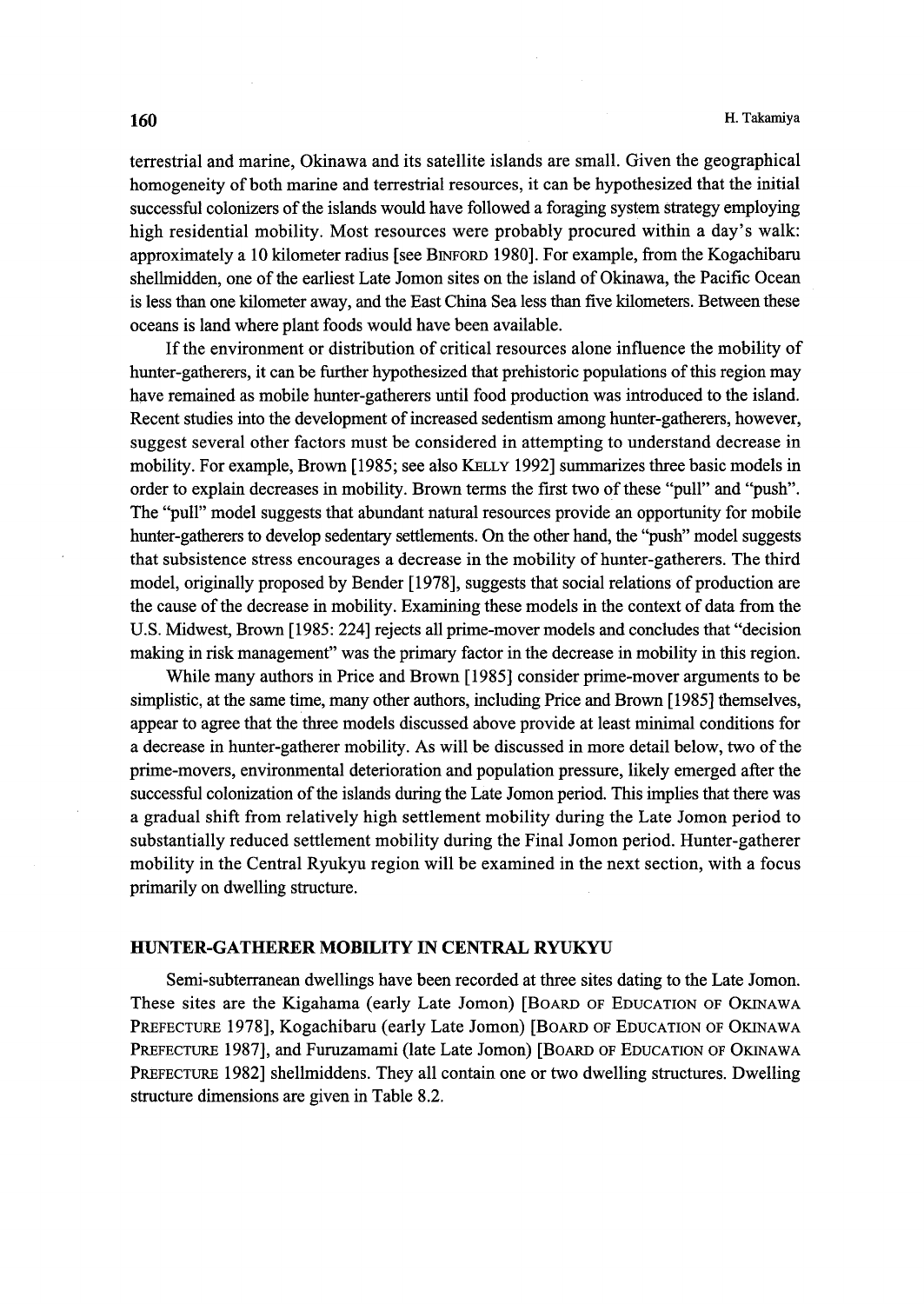| Site Name   | Length $(m)$ | Width $(m)$ |
|-------------|--------------|-------------|
| Kigahama    | 2.8          | 2.5         |
| Kogachibaru | 2.95         | 2.7         |
| Furuzamami  | 2.5          | 2.0         |
|             | 2.5          | 2.0         |
| Average     | 2.7          | 2.3         |

Table 8.2 Dimensions of Late Jomon dwelling structures.

 Three observations can be offered regarding these structures. First, semi-subterranean dwellings were constructed from the beginning of the first successful colonization of the island. Second, these dwelling structures are all about the same size and are relatively small for such features. Third, these structures were probably used ephemerally by small groups, given that only one or two occur at each site.

 This settlement system did not persist into the Final Jomon period. Several sites have yielded dwelling structures that date to this period. Examples include the Takamine (middle Final Jomon) [BoARD oF EDucATioN oF OKiNAwA PREFEcTuRE 1989], Shinugudo (middle Final Jomon) [BoARD oF EDucATIoN oF OKINAwA PREFEcTuRE 1985], Nigamashibaru (late Final Jomon) [BoARD oF EDucATIoN oF GusHIKAwA CiTy 1977], and Nubataki (late Final Jomon) [BoARD oF EDucATioN oF GiNowAN CiTy 199!] sites. The Nigamashibaru site has yielded only one dwelling structure similar in size to those of the Late Jomon. However, a single small dwelling at the Nigamashibaru site is associated with storage pits [BOARD OF EDUCATION OF GusHIKAwA CITy 1977].

Significant changes in dwelling number and size are seen at a number of other sites. The Takamine site on Miyagi Island has yielded at least 20 dwelling stmctures. It is believed that the complete excavation of the site would yield more than 50 dwelling structures [BOARD OF EDUCATION OF OKINAWA PREFECTURE 19891. The Shinugudo site, also located on Miyagi Island, contains 43 dwelling structures [BOARD OF EDUCATION OF OKINAWA PREFECTURE 1985]. At least 16 dwelling stmctures occur at the Nubataki site [BoARD oF EDucATIoN oF GINowAN CITy 1991].

 Moreover, the average dwelling dimensions increased from 2.7 m x 2.3 m during the Late Jomon to 3.3 m x 2.6 m during the Final Jomon (Figure 8.4). Funhermore, while the Late Jomon dwellings tend to be similar in size, Final Jomon dwellings show considerable variability in size. Dimensions of the dwellings at the Shinugudo, Takamine, and Nubataki sites are shown in Figure 8.3. Four dwellings at the Shinugudo site are slightly larger, and one dwelling at the Nubataki site is much 1arger than the other Final Jomon dwellings. The differences in dwelling size might indicate increasing social complexity during this period. ln addition to increases in average dwelling size and dwelling size variability, many dwellings at the Shinugudo and Takamine sites were not only simply excavated into the ground, but were supported with stone walls. This suggests that the Final Jomon population invested more time and labor in dwelling construction than did the Late Jomon population. At the Takamine site, an outer stone wall was recorded, implying a concept of "private property" or territoriality.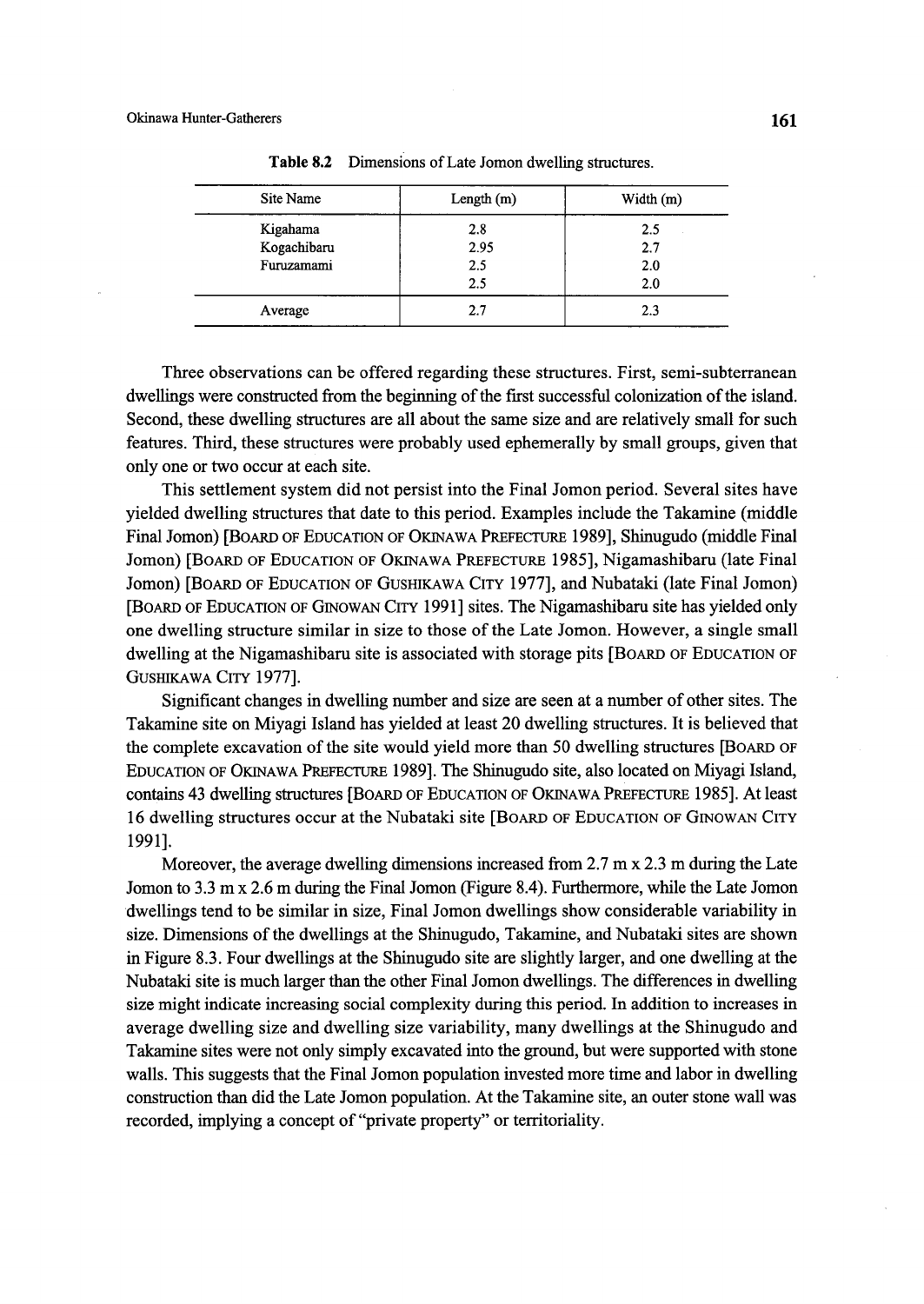

Figure 8.4 Size of the Final Jomon dwelling structures.

 Finally, at the Azamabaru No.2 site, located in Ginowan City, several dwellings with an associated cemetery have been recorded [BoARD oF EDucATioN oF GiNowAN Cffy 1989]. While it is difficult to estimate the number of dwellings occupied simultaneously, at least 90 such structures were identified at the site. Unfortunately, the dimensions of the dwelling features at this site are not available at the present time. Furthermore, a cemetery containing at least 60 burial pits has been identified at the Azamabaru No.2 site. Several types of burial pits were recorded. Some were simply excavated into the ground, others were 1ined with stone walls, and still others were lined with stone walls and sealed with stone covers. These differences in burial structures may also indicate increasing social complexity during the Final Jomon period.

 Taken together, the data presented above strongly suggest that the Final Jomon populations were less mobile than the Late Jomon populations.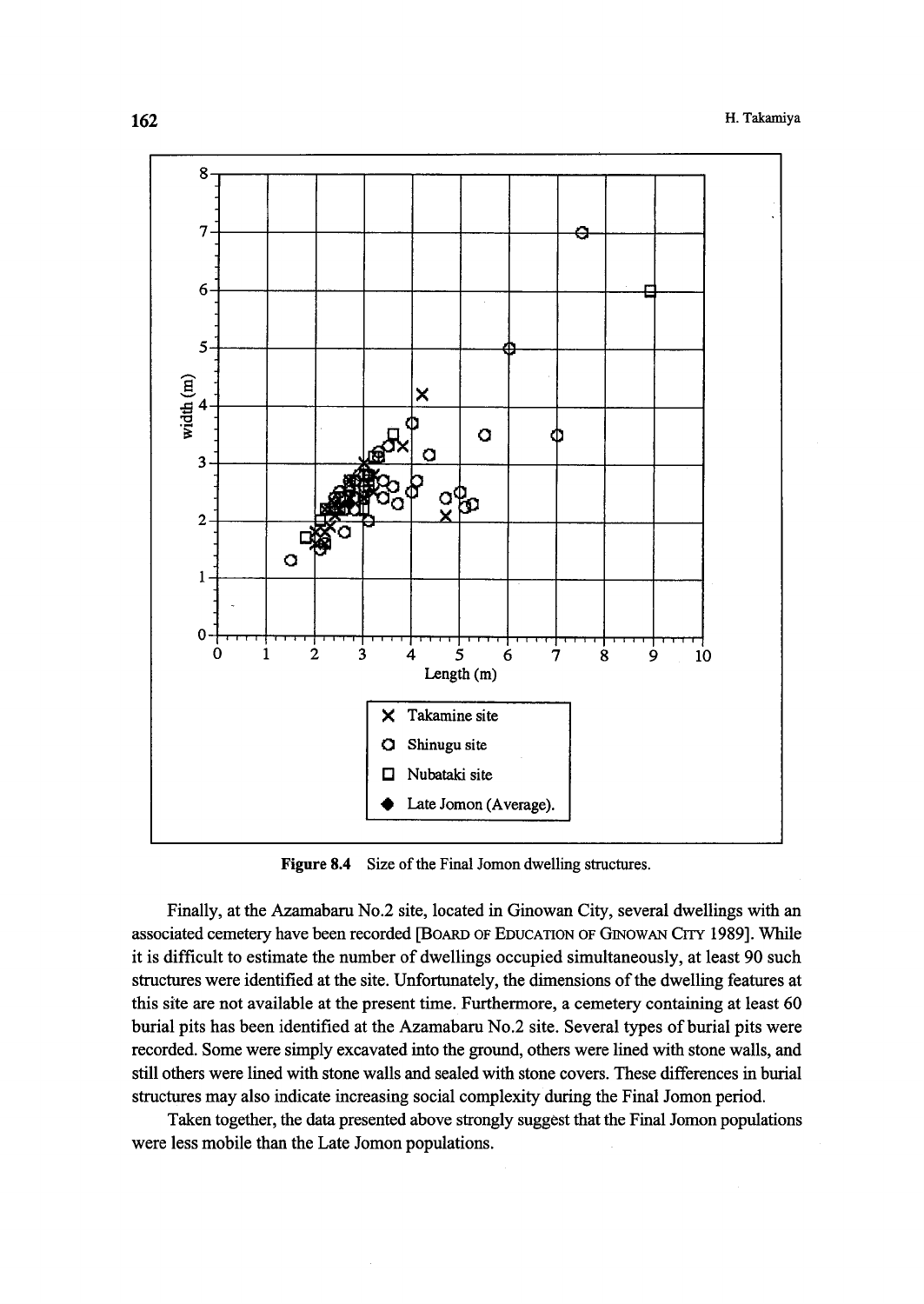# DISCUSSION

 Binfbrd [1980] suggests that collectors (less residentially mobile hunter-gatherers) were more common in northern latitudes where availability of critical resources tends to be restricted geographically and seasonally. Based on Binfbrd's [1980] model, it can be predicted that the first successful colonizers of the islands were more mobile hunter-gatherers, having adapted to the subtropical environment ofthis region [also AMEs 1985I, wherein critical resources would have been located within immediate foraging zones. Also, if the environment alone is considered as the key factor infiuencing hunter-gatherer mobility, it is expected that these hunter-gatherers would have remained highly mobile until food production was introduced into the Central Ryukyu region. The data presented above suggest that the Late Jomon people are likely to have been mobile hunter-gatherers. While we do not have enough data to determine whether or not the Final Jomon hunter-gatherers were collectors, it can be suggested that their mobility was certainly restricted during this period compared with the previous period. Thus the first of the two predictions has been supported by the data, while the second has not. The data have shown that the initial successfu1 colonizers of the island (i.e. the Late Jomon population) were more mobile than their descendants during the Final Jomon.

Why were Late Jomon hunter-gatherers more mobile? Binford [1980] has argued that high hunter-gatherer residential mobility is adaptive in southern latitudes because critical resources are more unifbrmly distributed geographically and seasonally. For the Late Jomon population, one critical resource would have been fish which were available in the coral reefenvironment. More than 80% of animal bones (based on NISP) are of coral reef fish species [TAKAMIYA 1997a]. The coral reefenvironment surrounding the islands in Central Ryukyu is more or less homogeneous in the distribution of associated resources. At the same time, the other possible critical resource, nuts, is homogeneous in distribution on the small islands of Okinawa. This suggests that the Late Jomon population was not faced with spatial variability in resource distribution. Thus, foraging mobility must have been cost-effective in this environment during the Late Jomon period.

 0n the other hand, archaeological data suggest a decrease in mobility during the Final Jomon. Several factors can be suggested to explain this reduction, as outlined by Price and Brown [1985; see above]. The relationship between an increase in social complexity and the degree of sedentism is difficult to determine in the present context. On the other hand, climatic change does not seem to have been a critical factor in this case. While we do not have direct evidence of climatic change from this region, the data from mainland Japan and elsewhere indicate that there was significant climatic change during the Late Jomon, with an overall warming trend during the Final Jomon, followed by climate deterioration during the subsequent Yayoi period [e.g. Tsun 1989; YASUDA 1983]. If this climatic trend can be applied to the Central Ryukyu, it is likely that a more restricted level of mobility was practiced when the climate was the most optimal between ca. 3000 and 2500 years ago. If this interpretation is correct, it would support the "pull" model of mobility reduction. However, the "pull" model seems to be the least likely explanation or condition for the beginning of a more sedentary way of life.

 In the case of Okinawa, population pressure and environmental deterioration seem to account fbr, or at least provide, conditions for the restriction in mobility during the Final Jomon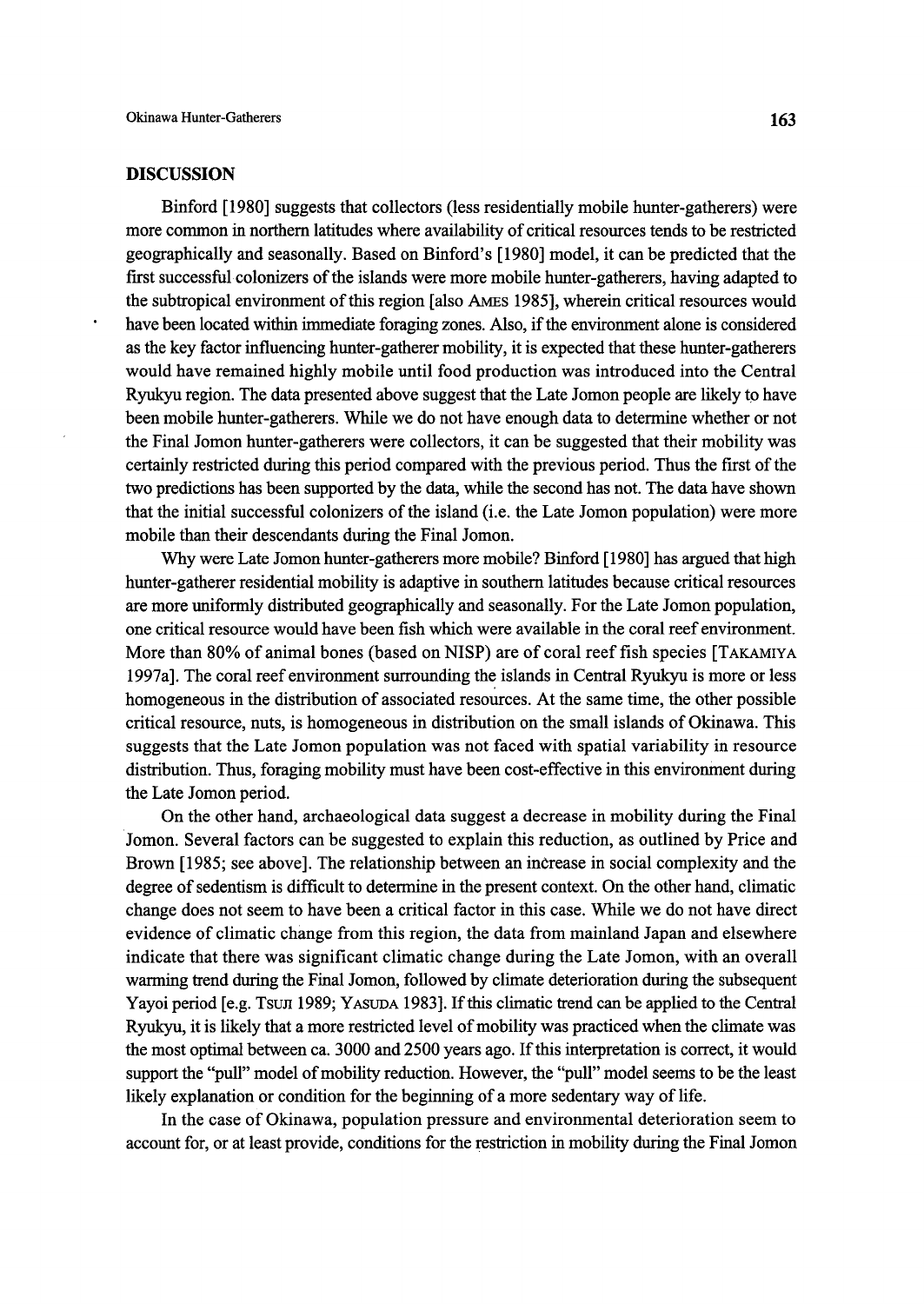period. As human populations adapted to the island environment during the late Middle and Late Jomon periods, their size increased rapidly (Figure 8.2). Since the population seems to have decreased during the Yayoi period, it can be suggested that the population reached near or above the carrying capacity during the Final Jomon period (Figure 8.2) [TAKAMiyA 1997a]. Furtherrnore, since the Late Jomon people were more mobile than the Final Jomon people, it is 1ikely that the differences in population size between these two periods was greater than that indicated by pure site numbers alone (Figure 8.2).

 At the same time, it should be kept in mind that the island environment is extremely fragile, especially after successfu1 human colonization. For example, Kirch [1984, 1994] has summarized how the island environments of Polynesia deteriorated following colonization. It seems to be the norm that when successful colonization of islands by humans takes place, it triggers environmental deterioration [KiRcH 1984; KEEGAN and DiAMoND 1987]. In the case of Okinawa, several attempts have been made to reconstmct palaeoenvironments, such as those based on pollen and phytolith analyses [e.g. BOARD OF EDUCATION OF GINOZA VILLAGE 1998]. Unfortunately, the results have been very limited to date, primarily because of poor preservation conditions.

 However, a study on land snails recovered from the Takamine site, which was conducted by Kurozumi [1989], sheds new light on the past environment. He analyzed more than 6000 individual land snails and found that one species, Cyclophorus turgidus turgidus, comprises over 70% of the materal. Other Final Jomon sites he analyzed, including the Chibazukabaru and Uzahama B sites, showed similar frequencies of this species among the land snail assemblages. One interpretation of these high frequencies of a single species is that the Final Jomon people specifically selected it as a fbod resource. Kurozumi [1989] on the other hand disagrees, and suggests that the high frequencies of *Cyclophorus turgidus turgidus* directly refiects the palaeoenvironment rather than palaeosubsistence.

According to Kurozumi [1989], Cyclophorus turgidus turgidus may have been naturally incorporated in the Final Jomon middens, given that Cyclophorus turgidus turgidus prefers such habitats. In addition, the large number of Cyclophorus turgidus turgidus recovered from these sites suggests that the local site environments were predominantly secondary forests, since they are fbund in such habitats naturally. If his argument is correct, it implies that the environment surrounding the sites was modified by humans. Furthermore, this interptetation is applicable not only for the Final Jomon, but also for the Late Jomon, since Cyclophorus turgidus turgidus has also been identified at other Late Jomon sites, such as the Chiarabaru shellmidden [BOARD OF EDUCATION OF GUSHIKAWA CITY 1986] and the Hyakuna No.2 shellmidden [BoARD oF EDucATIoN oF OKINAwA PREFEcTuRE 1981].

 Sudden population increase and environmental deterioration would very likely have led to a population-resource imbalance. Indeed, in terms of faunal exploitation, the Late Jomon people established the most cost-effective system. As mentioned above, they centered their animal procurement system on coral reef fish. On the other hand, this system seems to have collapsed in the Final Jomon period. Not only does the average percentage of coral reef fish remains among faunal assemblage decrease from 80% during the Late Jomon to 70% during the Final Jomon, the faunal remains analyzed from this period indicate that people were exploiting more risky resources, such as wild boar.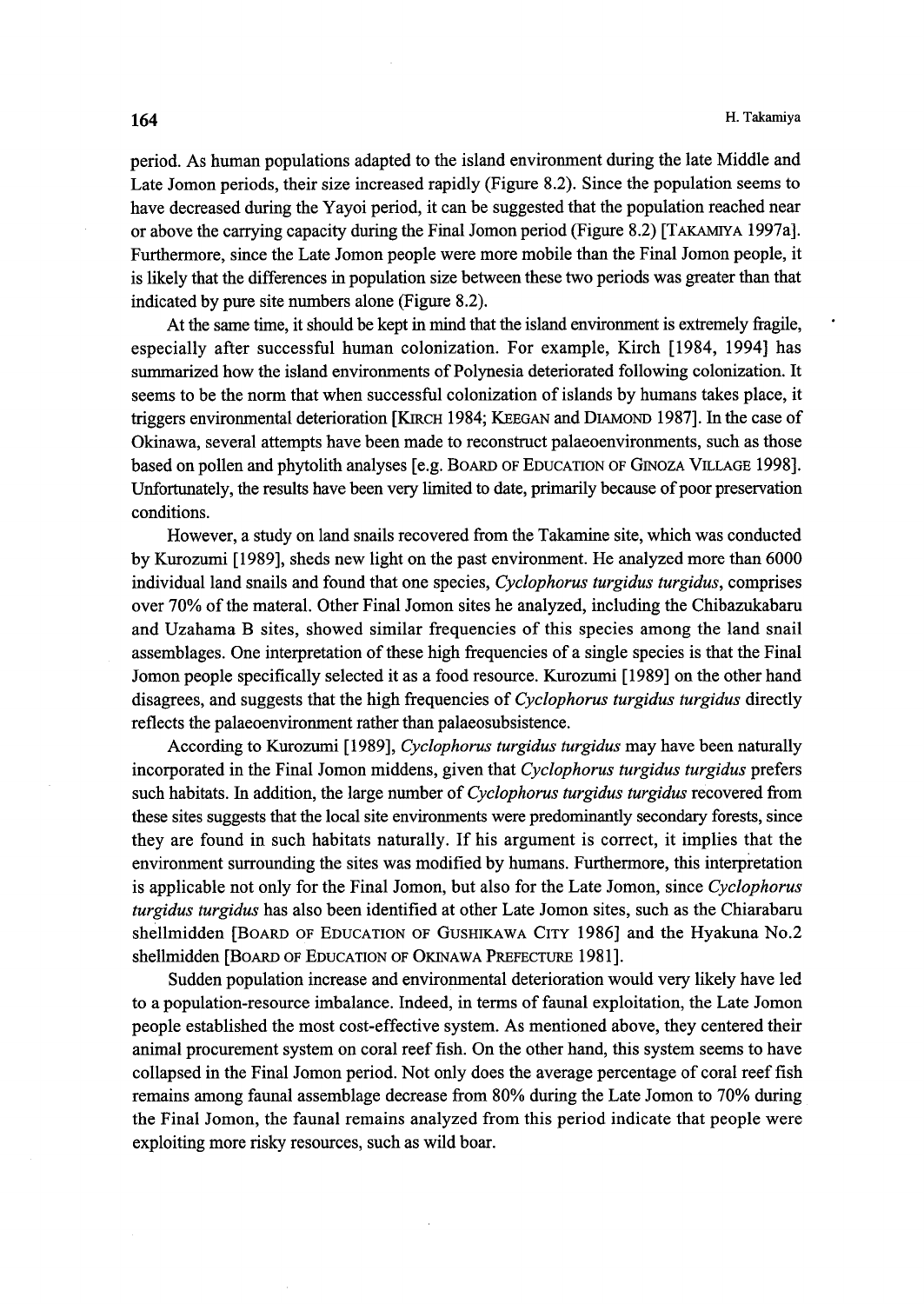At the same time, the population-resource imbalance likely increased tension among human groups living on the island during the Final Jomon period. For example, Lieberman [1993: 613] states that

... radiating (logistic) mobility may be energetically less efficient than circulating (foraging) mobility with low population densities but necessary in conditions of high intergroup competition.

While we do not have evidence of weapons or violence from the Final Jomon sites, an increase in population in the deteriorating environment would have in turn increased competition among hunter-gatherer groups on the island. This kind of process has been recognized in other island cases [see e.g. KIRCH 1984; see also GUMERMAN 1986]. This resulted in the decrease in residential mobility seen in the Final Jomon sites in Okinawa. The beginning of an increasing sedentary lifeways in Central Ryukyu was 1ikely due to, or at least conditioned by, the population-resource imbalance that occurred during the Final Jomon.

# **CONCLUSION**

 This paper has examined hunter-gatherer mobility in an island context, using data from the subtropical Central Ryukyu Islands, the largest of which is Okinawa. The initial successful colonization took place during the late Middle to Late Jomon periods by hunter-gatherers. Unlike the situation in northern latitudes or large landmasses, critical resources are not as restricted in the subtropical environment of Okinawa. Thus, at least initially, a high level of mobility would have been the most cost-effective means of acquiring subsistence resources in this situation. Indeed, this is supported by the archaeological evidence. However, during the following Final Jomon period, the population became increasingly more sedentary, as evidenced by the constmction ofmore substantial, and thus more permanent, dwellings. In addition, a large cemetery has been recorded at the Final Jomon Azamabaru No.2 site, while at the Final Jomon Takamine site a line of stones, possibly indicating boundary and the emergence of the concept of "private property", has been recorded.

 Paleodemographical and faunal data suggest that the increase in the degree of sedentism during the Final Jomon of the Central Ryukyu islands likely resulted from a population-resource imbalance. Once the islands were successfu11y colonized, the population increased rapidly, which at the same time led to the modification of the surrounding environment. At present, the best indicator of the environmental modifications comes from the analysis of land snails conducted by Kurozumi [1989], who has suggested that the environment in the immediate vicinity of the Final Jomon sites consisted primarily of secondary forests. There is a proverb in Okinawa that states that "Yama hagin, umin hagin (when a mountain is deteriorated, then the ocean will be deteriorated, too)". Thus, while Kurozumi's [1989] study is admittedly the only one at present that attempts a reconstruction of local paleoenvironments, it is likely that the natural resource base decreased during the Final Jomon period. Faunal remains recovered from Jomon sites in Okinawa support this conclusion. Many scholars have suggested that the primemover models offer only simplistic explanations [PRICE and BROWN 1985]. It is not yet clear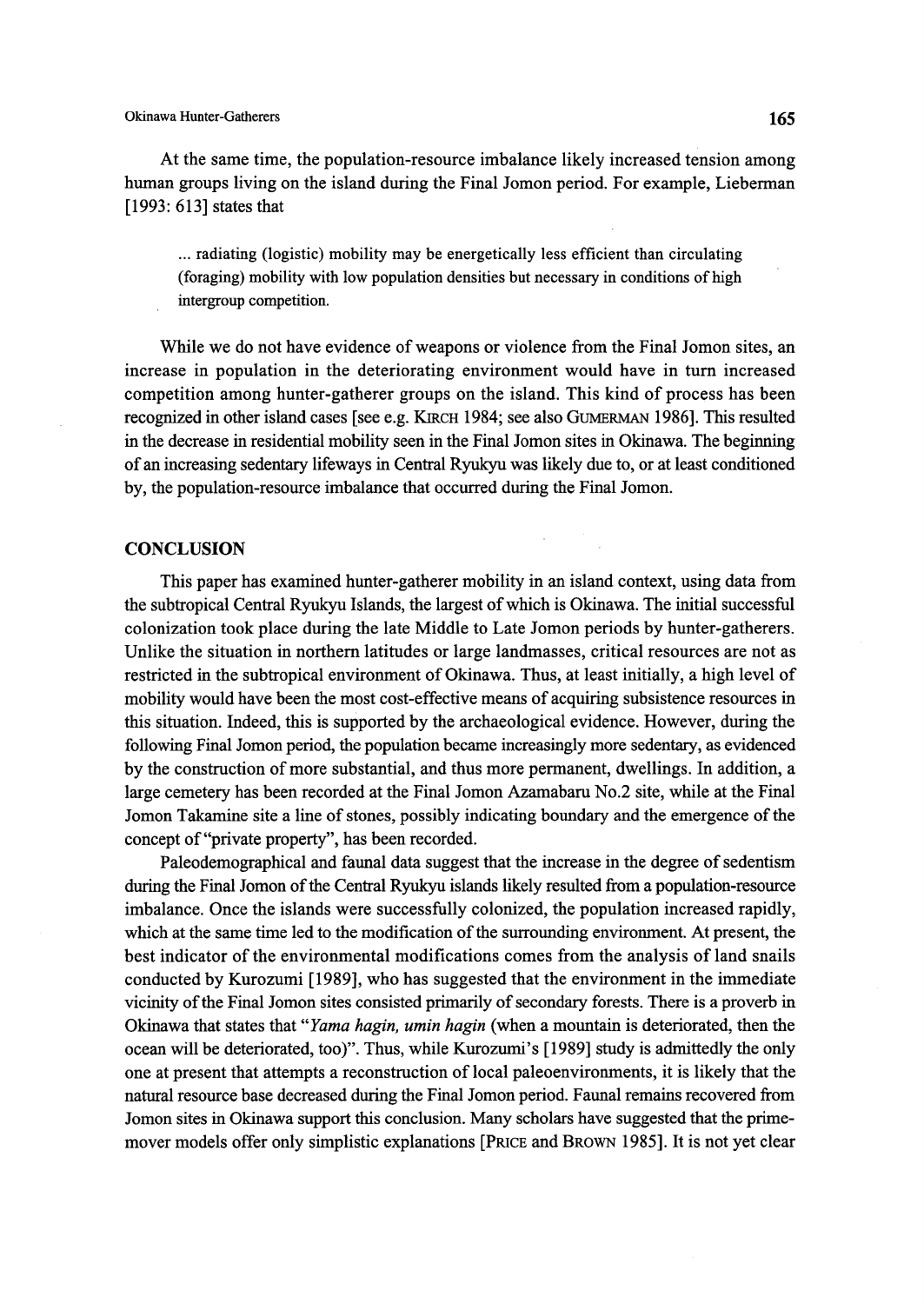how a population/natural resource imbalance contributed to a reduction in mobility. Did it affect hunter-gatherer mobility directly or indirectly? While this is a question for further study, it can at least be concluded fbr now that, during the Final Jomon period, there existed the necessary conditions whereby a more sedentary way of life was required.

# **ACKNOWLEDGMENTS**

I would like to thank Ben Fitzhugh, Junko Habu and James Savelle for their critical reading and suggestions for improvements of the manuscript. Also, I would like to thank many Okinawan archaeologists who have worked extremely hard to obtain data presented in this paper. This paper was originally presented at the 65th meeting of the Society for American Archaeology in 2000 in Philadelphia. Sapporo University kindly provided financial support to attend the SAA meeimg.

# BIBLIOGRAPHY

AMEs, Kenneth M.

 1985 Hierarchies, stress, and logistical strategies among hurrter-gatherers in northwestern North America. In T. Douglas Price and James A. Brown (eds.), Prehistoric Hunter-Gatherers. San Diego: Academic Press. pp. 155-180.

BEARDSLEY, R. K., P. HOLDER, A. KRIEGER, M. MEGGARS, J. RINALDO, and P. KUTSCHE

1956 Functional and evolutionary implications of community patterning. In R. Wauchope (ed.), Seminar in Archaeology: 1955. SAA Memoirs No. 11. Salt Lake City: Society for American Archaeology. pp. 129-157.

BENDER, Barbara

1978 Gatherer-hunter to farmer: a social perspective. World Archaeology 10: 204-222.

BiNFoRD, Lewis R.

 1980 Willow smoke and dog's tails: hunter-gatherer settlement systems and archaeological site formation. American Antiquity 45: 4-20.

BoARD oF EDucATIoN oF GINowAN CITy [Ginowan-shi Kyoiku Iinkai]

- 1989 Buried Ginowan [Tsuchi ni Umoreta Ginowan]. Ginowan: Board of Education of Ginowan City. (In Japanese)
- 1991 Nubataki [Nubataki]. Ginowan: Board of Education of Ginowan City. (In Japanese)

BOARD OF EDUCATION OF GINOZA VILLAGE [Ginoza-son Kyoiku Iinkai]

1999 The Mebaru Site [Mebaru Iseki]. Ginoza: Board of Education of Ginoza Village. (In Japanese)

BOARD OF EDuCATION OF OKINAwA PREFEcTuRE [Okinawa-ken Kyoiku Iinkai]

- 1978 A Report on Archaeological Excavation at the Kigahama Shellmidden on Tsuken Island [Tsuken-jima Kigahama Kaizuka Hakkutsu Chosa Hokokusho]. Naha: Board of Education of Okinawa Prefecture. (ln Japanese)
- 1981 Test Excavation at the Hyakuna No.2 Shellmidden, Tamagusuku Village, Okinawa [Okinaw ken Tamagusuku-son Hyakuna Dai-ni Kaizuka no Shikutsu Chosa]. Naha: Board of Education of Okinawa Prefecture. (In Japanese)
- 1982 The Furuzamami Shellmidden [Furuzamami Kaizuka]. Naha: Board of Education of Okinawa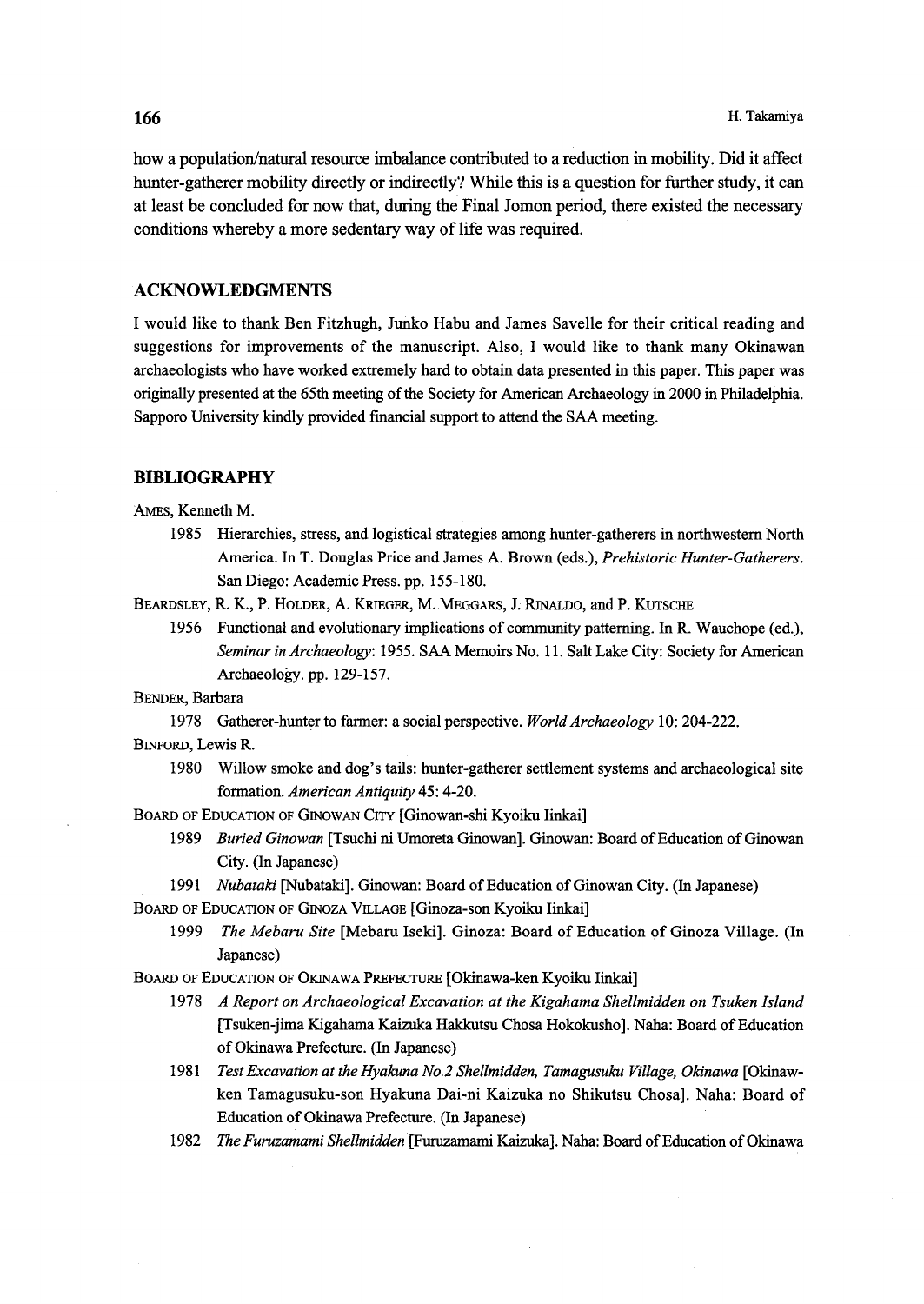Prefecture. (In Japanese)

- 1985 Shinugudo Iseki (The Shinugudo Site). Naha: Board of Education of Okinawa Prefecture. (In Japanese)
- 1987 The Kogachibaru Shellmidden [Kogachibaru Kaizuka]. Naha: Board of Education of Okinawa Prefecture. (ln Japanese)
- 1989 A Report on the Investigation of Archaeological Sites Distribution in Miyagi Island, Okinawa [Miyagi-jima Iseki Bunpu Chosa Hokoku]. Naha: Okinawa Prefecture Board of Education. (In Japanese)

#### BROWN, James

 1985 Long-term trends to sedentism and the emergence ofcomplexity in the American Midwest. In T. Douglas Price and James A. Brown Prehistoric Hunter-Gatherers, San Diego: Academic Press. pp. 201-231.

#### CHERRy, John

- 1981 Process in the earliest colonization of the Mediterranean islands. Proceedings of Prehistoric Society 47: 41-68.
- GuMERMAN, George J.
	- 1986 The role of competition and cooperation in the evolution of island societies. In P.V. Kirch (ed.) Island Societies. pp. 42-49. Cambridge University Press: Cambridge. pp. 42-49.

GUSHIKAWA CITY BOARD OF EDUCATION [Gushikawa-shi Kyoiku Iinkai]

- 1977 Nigamashibaru Site [Nigamashibaru Iseki]. Gushikawa: Gushikawa City Board of Education. (In Japanese)
- 1986 Chiarabaru Shellmidden [Chiarabaru Kaizuka]. Gushikawa: Gushikawa City Board of Education. (In Japanese)

#### HASSAN, Fekri A.

1981 Demographic Archaeology. New York: Academic Press.

# KEEGAN, William F. and Jared M. DiAMoND

 1987 Colonization ofislands by humans: A biogeogrqphical perspective. in Michael Schiffer (ed.), Advances in Archaeological Method and Theory, Vol. 10. New York: Academic Press. pp. 49-92.

#### KELLy, Robert L.

1992 Mobility/sedentism: Concepts, archaeological measures, and effects. Annual Review of Anthropology 21:43-66.

#### KiRcH, Patrick V.

- 1984 The Evolution of the Polynesian Chiefdoms. Cambridge: Cambridge University Press.
- 1994 The Wet and the Dry. Chicago: University of Chicago Press.

# KizAKi, Koshiro (ed.)

1980 The Natural History of the Ryukyu [Ryukyu no Shizenshi]. Tokyo: Chikuchishokan. (In Japanese)

#### KoKuBu, Naoichi

1972 The Research on the Prehistory of the Southern Islands [Nanto Senshi Jidai no Kenkyu]. Tokyo: Keiyu-sha. (In Japanese)

#### KUROZUMI, Taiji

1989 The mollusk remains [Kairui izontai]. In Board of Education of Okinawa Prefecture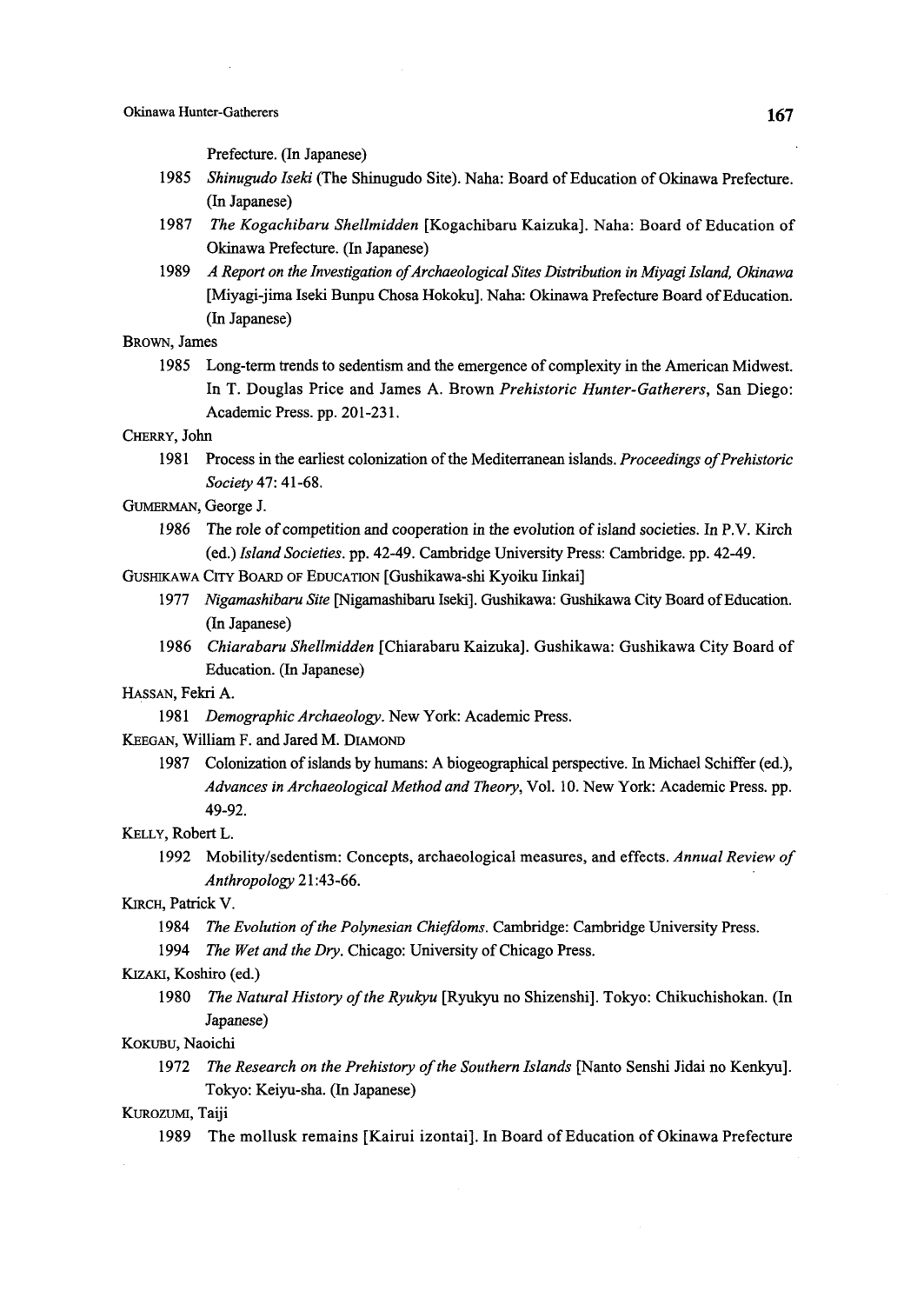[Okinawa-ken Kyoiku Iinkai] (ed.) Miyagi-jima Iseki Bunpu chosa Hokokusho [A Report on the Investigation of Archaeological Sites Distribution in Miyagi Island]. Naha: Okinawa Prefecture Board of Education. pp. 179-189. (In Japanese)

LEE, Rjchard B.

- 1968 What hunters do for a living, or how to make out on scarce resources. In Richard B. Lee and Irven Devore (eds.), Man the Hunter. New York: Aldine. pp. 30-48.
- 1999 Hunter-gatherer studies and the millennium: a look forward (and back). Bulletin of the National Museum of Ethnology 23 (4): 821-845.

#### LIEBERMAN, Daniel E.

1993 The rise and fall of seasonal mobility among hunter-gatherers. Current Anthropology 34(5): 599-631.

MITHEN, Steven J.

1990 Thoughtful Foragers. Cambridge University Press: Cambridge.

OMATSU, Shinobu and Seiichiro Tsun

1999 The macro-plant remains recovered from the Mebaru Site [Mebaru iseki kara sanshutsu shita ogata shokubutsu itaigun]. In Board of Education of Ginoza Village (ed.) The Mebaru Site [Mebaru Iseki]. Ginoza: Board of Edncation of Ginoza Village. pp.233-241. (In Japanese)

PRICE, Douglas T. and James A. BROWN (eds.)

1985 Prehistoric Hunter-Gatherers. New York: Academic Press.

- TAKAMIyA, Hiroe
	- 1992 Prehistoric chrolonogy of Neolithic pottery culture in Okinawa: A proposal for dividing the `Shellmidden Age' into `Jomon' and '`Uruma' Periods [Okmawa senshi doki bunka no jidai meisho 'Jomon Jidai'/ 'Uruma Jidai' no teisho ni tsuite]. Nanto Koko 12: 5-10. (In Japanese)
- TAKAMIyA, Hiroto
	- 1993 Adaptation processes in the prehistory of the main island of Okinawa [Senshi jidai no Okinawa honto ni okeru hito no tekio katei]. Kobunka Danso 30: 1089-1107. (In Japanese)
	- 1996a Initial colonization, and subsistence adaptation processes in the late prehistory ofthe island of Okinawa. Indo-Pacific Prehistory Association Bulletin 15: 143-150.
	- 1996b Subsistence economy of the Nazakibaru site based on paleoethnobotanical approach [Kodai minzoku-shokubutsu-gaku-teki apurochi ni yoru Nazakibaru iseki no seigyo]. in Board of Education of Naha City (ed.), The Nazakibaru Site [Nazakibaru Iseki]. Naha: Board of Education of Naha City. pp. 83-100. (In Japanese)
	- 1997a Subsistence Adaptation Processes in the Prehistory of Okinawa. Ph.D. Dissertation. University of California, Los Angeles.
	- 1997b TThe timing ofsuccessfu1 colonization ofthe Okinawa archipelago [Hito wa itsugoro Okinawa shoto ni tekio shitaka]. Nanto Koko 16: 27-46. (In Japanese)
	- 1998 The origin of the modern Okinawans [Gendai Okinawa-jin no kigen]. Hikaku Bunka Ronso 1: 55-79. (In Japanese)
- 1999a The macro-plant remains recovered from the Nagarabaru Higashi shellmidden, 1998 [Nagarabaru Higashi kaizuka shutsudo no shokubutsu itai (1998 nen-do)]. In Kokogaku Kenkyushitsu Hokoku Vol. 34, Kumamoto Daigaku Bungaku-bu Kokogaku Kenkyu shitsu.(ed.). Kumamoto: Kumarnoto Daigaku Bungaku-bu Kokogaku Kenkyu-shitsu. pp. 49- 53. (In Japanese)<br>53. (In Japanese)